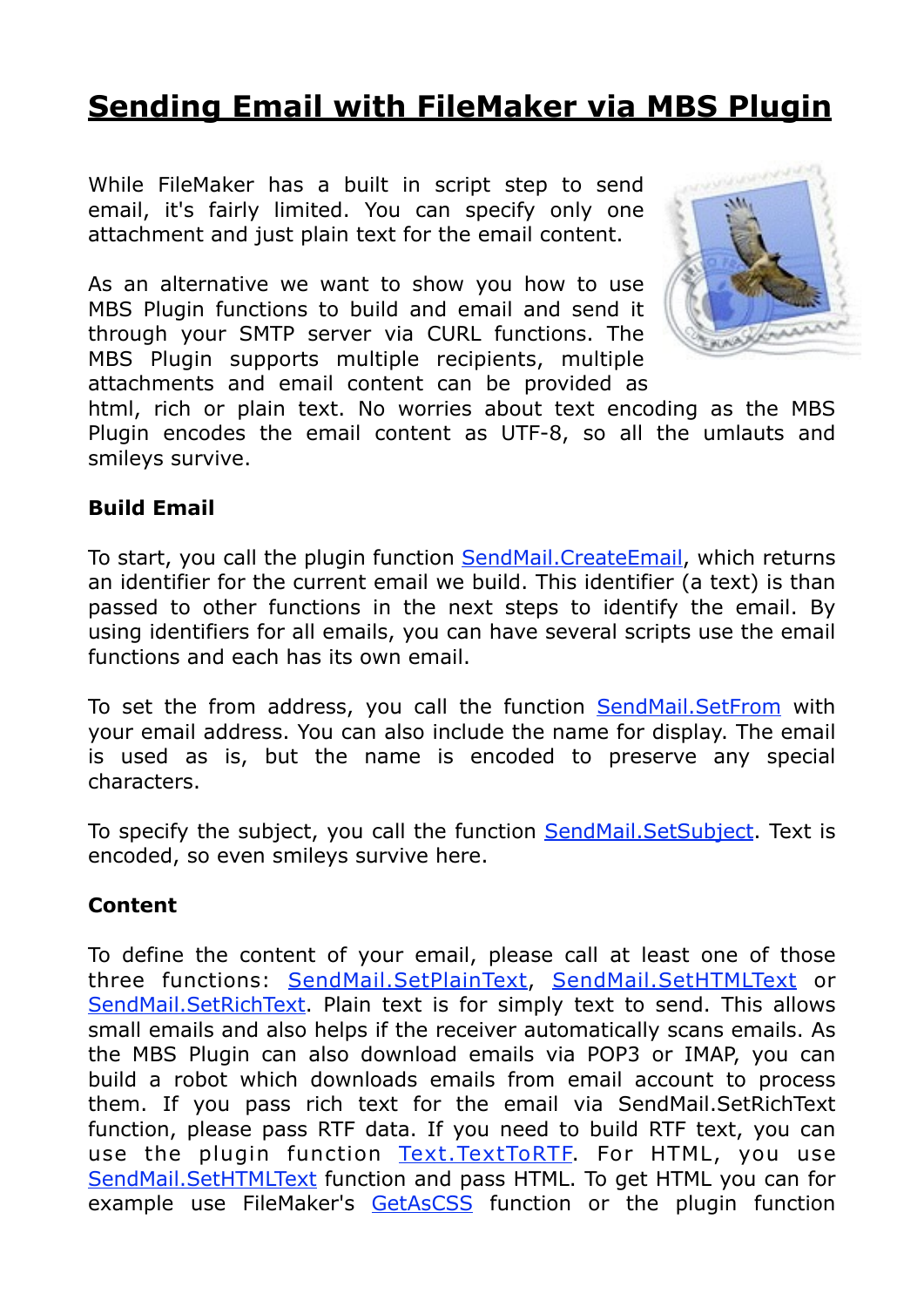[Text.TextToHTML](http://www.mbsplugins.eu/TextTextToHTML.shtml). HTML, Rich and plain text can be mixed. In that case the email app will choose one to display.

For sending newsletter and other emails to clients, you may want to build templates with placeholders. Than you can easily replace those place holders with the real values. For encoding values from fields for inserting into HTML template, please use [String.EncodeToHTML](http://www.mbsplugins.eu/StringEncodeToHTML.shtml) function to escape special characters.

# **Recipients**

You can add recipients to the email: To, CC, BCC and Reply-To. Either you call dedicated functions [SendMail.AddTo,](http://www.mbsplugins.eu/SendMailAddTo.shtml) [SendMail.AddReplyTo,](http://www.mbsplugins.eu/SendMailAddReplyTo.shtml) [SendMail.AddCC,](http://www.mbsplugins.eu/SendMailAddCC.shtml) [SendMail.AddBCC](http://www.mbsplugins.eu/SendMailAddBCC.shtml) or you use the more general [SendMail.AddRecipient](http://www.mbsplugins.eu/SendMailAddRecipient.shtml) function. In that case you pass the type of address as parameter. In all cases, please provide email and optional the name of the recipient.

#### **Other Header values**

If you like, you can add some special header values. For example [SendMail.SetInReplyTo](http://www.mbsplugins.eu/SendMailSetInReplyTo.shtml) can be used to specify which email you reply to. For that you pass a message ID.

For new emails, we generate a message ID automatically when you set from email address. Using the function **SendMail.SetMessageID**, you can specify your own if needed.

For other header values, please use the [SendMail.AddHeader](http://www.mbsplugins.eu/SendMailAddHeader.shtml) function. For example you can set a company name via MBS( "[SendMail.AddHeader"](http://www.mbsplugins.eu/SendMailAddHeader.shtml); \$EmailID; "X-Company: Your Company Name") or a high priority using MBS("[SendMail.AddHeader"](http://www.mbsplugins.eu/SendMailAddHeader.shtml); \$EMailID; "X-Priority: 1").

# **Attachments**

If you like to add an attachment, please call **SendMail.** AddAttachmentContainer or [SendMail.AddAttachmentFile.](http://www.mbsplugins.eu/SendMailAddAttachmentFile.shtml) For first function you pass a container as parameter with the file to upload. This can be anything like image, video, audio, PDF or other documents. For the second variant, please pass a native file path, e.g. "/Users/test/ Desktop/test.pdf". For all attachments, you can pass a fiel name and a mime type. If you pass no mime type, the plugin defaults to "application/octet-stream". If you pass "image/jpeg" for a JPEG image or "application/pdf" for a PDF file, the email client can display the attachment.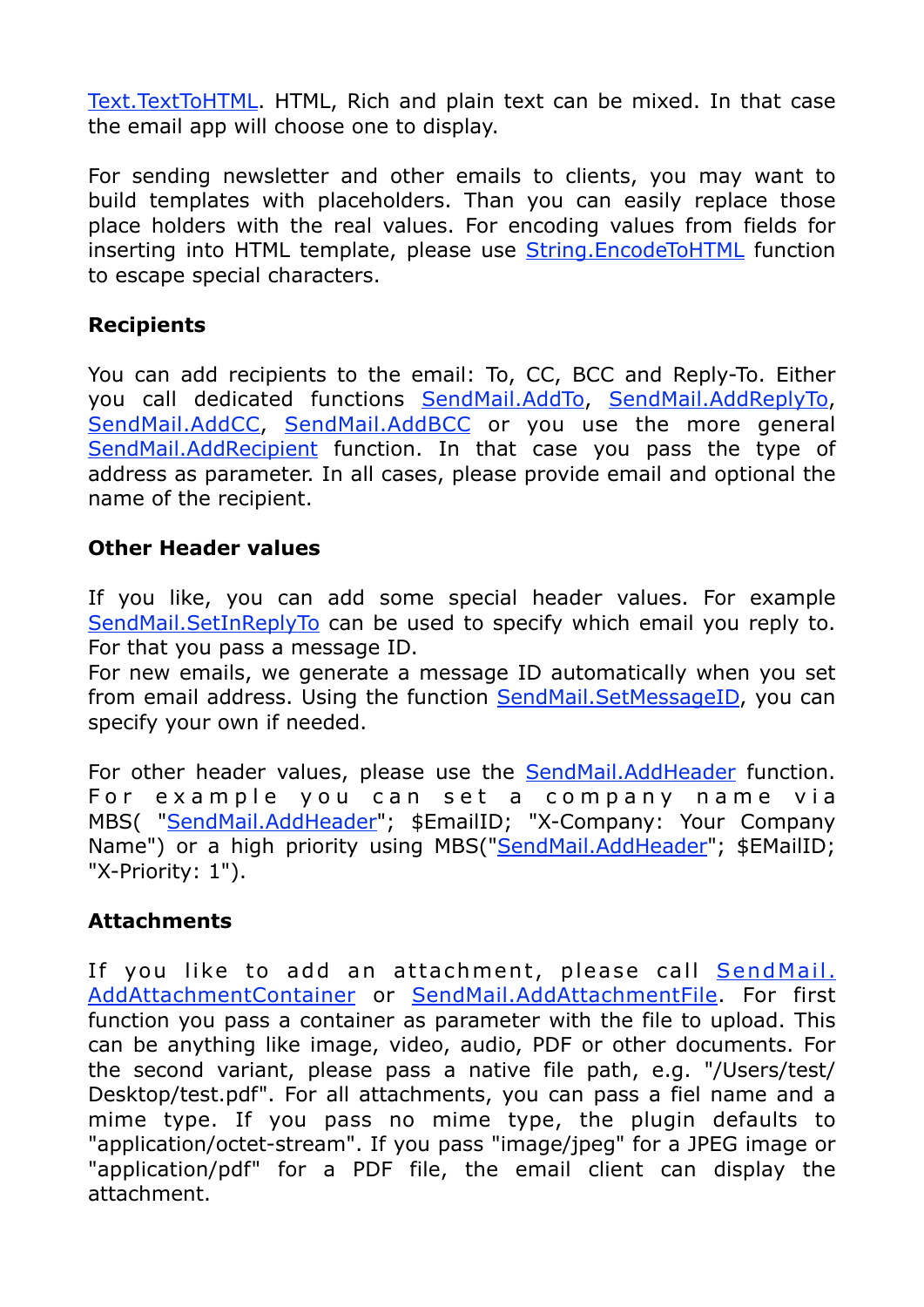#### **Server**

To specify which server to use, please call [SendMail.SetSMTPServer](http://www.mbsplugins.eu/SendMailSetSMTPServer.shtml) function and pass server domain name, e.g. smtp.mac.com. If you like to use SSL, please pass second parameter with value 1. Next please call [SendMail.SetSMTPUsername](http://www.mbsplugins.eu/SendMailSetSMTPUserName.shtml) to pass user name for login. Call [SendMail.SetSMTPPassword](http://www.mbsplugins.eu/SendMailSetSMTPPassword.shtml) to provide the password. Our plugin does never store those passwords. It just keeps them im memory for login process later.

#### **CURL**

For the final sending, we pass the email to CURL. So first you call [CURL.New](http://www.mbsplugins.eu/CURLNew.shtml) and get back a new session identifier for the new CURL session. Next you call [SendMail.PrepareCURL](http://www.mbsplugins.eu/SendMailPrepareCURL.shtml) function to pass the email to the CURL session. Now the plugin setups the transfer for the email with content of email, server details and other options.

If you like you can set more CURL options and than call [CURL.Perform](http://www.mbsplugins.eu/CURLPerform.shtml) function to send email. After the transfer, you can use CURL. GetDebugAsText to get debug messages. So if [CURL.Perform](http://www.mbsplugins.eu/CURLPerform.shtml) returns an error, you can lookup there details and maybe see what caused a problem.

#### **Cleanup**

When you are done with email sending, please cleanup. So you call both [CURL.Cleanup](http://www.mbsplugins.eu/CURLCleanup.shtml) and [SendMail.Release](http://www.mbsplugins.eu/SendMailRelease.shtml) to release the CURL session and the email. Of course you can reuse both for sending another email.

# **SSL/TLS**

Of course it is easy to send email unencrypted to server. But sometimes [we want a little bit privacy, so we turn on SSL when calling SendMail.](http://www.mbsplugins.eu/SendMailSetSMTPServer.shtml)  SetSMTPServer function. If your SMTP server has a non standard port, please use CURL.SetOptionPort and pass the right port, e.g. 587.

For TLS we have to connect without SSL and later upgrade to SSL on request. For that please pass 0 on [SendMail.SetSMTPServer](http://www.mbsplugins.eu/SendMailSetSMTPServer.shtml) for SSL option. Now also call [CURL.SetOptionFTPSSL](http://www.mbsplugins.eu/CURLSetOptionFTPSSL.shtml) with value 3 to allow to use all SSL variants, so the email server can define which SSL variation he knows and the plugin can upgrade to the matching SSL version.